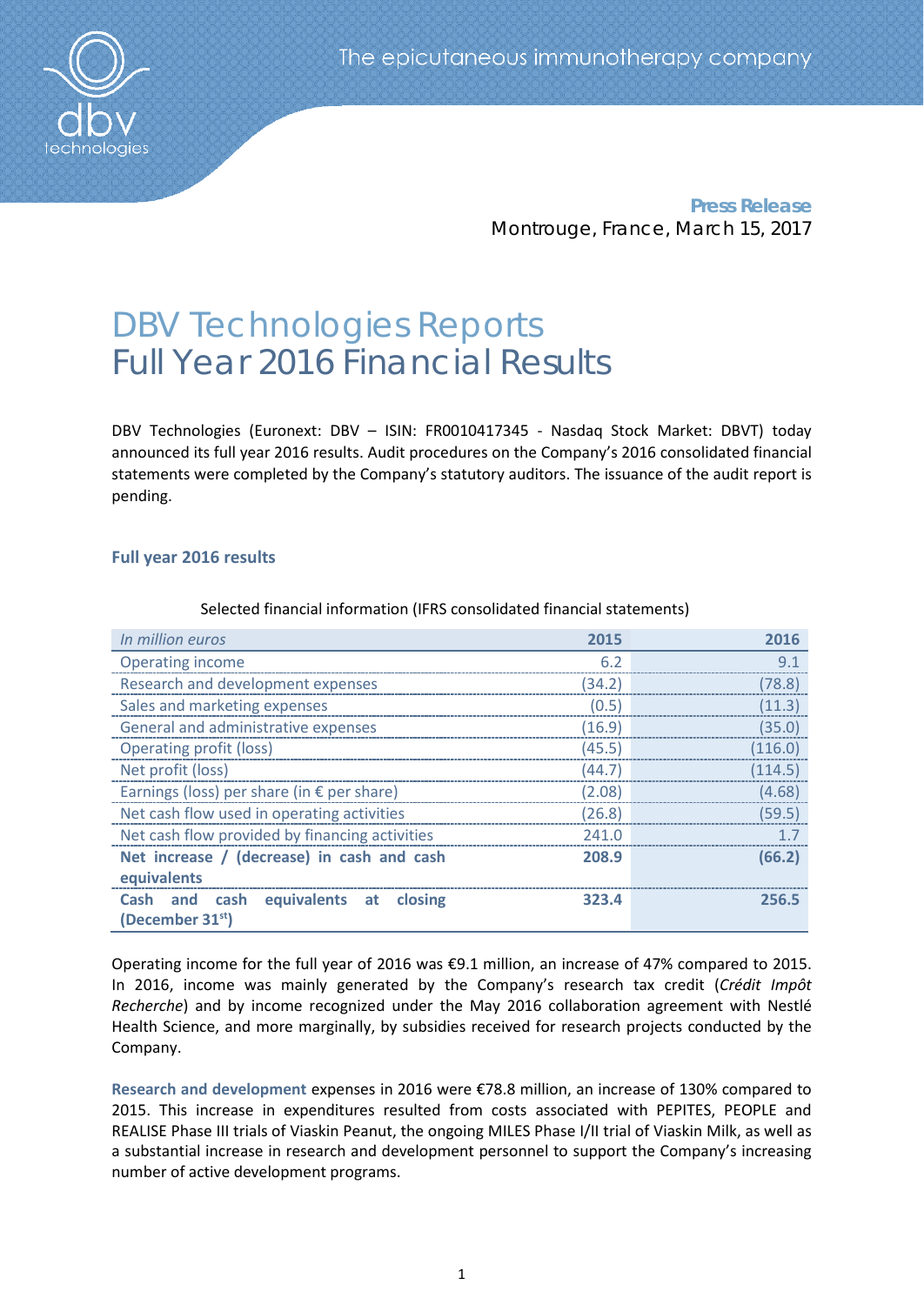

**General and administrative** expenses increased to €35.0 million in 2016 from €16.9 million in 2015, an increase of 108%. This increase was primarily due to increased general and administrative headcount and professional fees for auditing, tax and legal services to support the Company's continued growth and expanding operations.

**Sales and marketing** expenses were €11.3 million in 2016 compared to €0.5 million for the same period in 2015. These expenses included payroll for U.S. employees, as well as expenses related to the launch and commercialization of Viaskin Peanut in North America, if the appropriate regulatory approvals are received.

The Company's **net loss** for the full year 2016 was €(114.5) million compared to €(44.7) million in 2015. The loss per share (based on the weighted average number of shares outstanding over the period) was €(4.68) and €(2.08) for 2016 and 2015, respectively.

**Net cash flows used in operating activities** were €(59.5) million and €(26.8) million for 2016 and 2015, respectively. The increase in 2016 resulted primarily from continued investment in the research and development activities of the Company.

**Net cash flows from financing activities** were €1.7 million in 2016 compared to €241.0 million in 2015 as the 2015 amount reflected the proceeds from our July 2015 follow-on offering.

### **About DBV Technologies**

DBV Technologies is developing Viaskin®, a proprietary technology platform with broad potential applications in immunotherapy. Viaskin is based on epicutaneous immunotherapy, or EPIT®, DBV's method of delivering biologically active compounds to the immune system through intact skin. With this new class of selfadministered and non-invasive product candidates, the company is dedicated to safely transforming the care of food allergic patients, for whom there are no approved treatments. DBV's food allergies programs include ongoing clinical trials of Viaskin Peanut and Viaskin Milk, and preclinical development of Viaskin Egg. DBV is also pursuing a human proof-of-concept clinical study of Viaskin Milk for the treatment of Eosinophilic Esophagitis, and exploring potential applications of its platform in vaccines and other immune diseases.

DBV Technologies has global headquarters in Montrouge, France and New York, NY. Company shares are traded on segment A of Euronext Paris (Ticker: DBV, ISIN code: FR0010417345), part of the SBF120 index, and traded on the Nasdaq Global Select Market in the form of American Depositary Shares (each representing onehalf of one ordinary share) (Ticker: DBVT). For more information on DBV Technologies, please visit our website: [www.dbv-technologies.com](http://www.dbv-technologies.com/)

#### **DBV Technologies Contact**

**Susanna Mesa** Senior Vice President, Strategy +1 212-271-0861 [susanna.mesa@dbv-technologies.com](mailto:susanna.mesa@dbv-technologies.com)

## **Media Contact**

**Andrea Fassacesia, Weber Shandwick** +1 212-445-8144 [afassacesia@webershandwick.com](mailto:afassacesia@webershandwick.com)